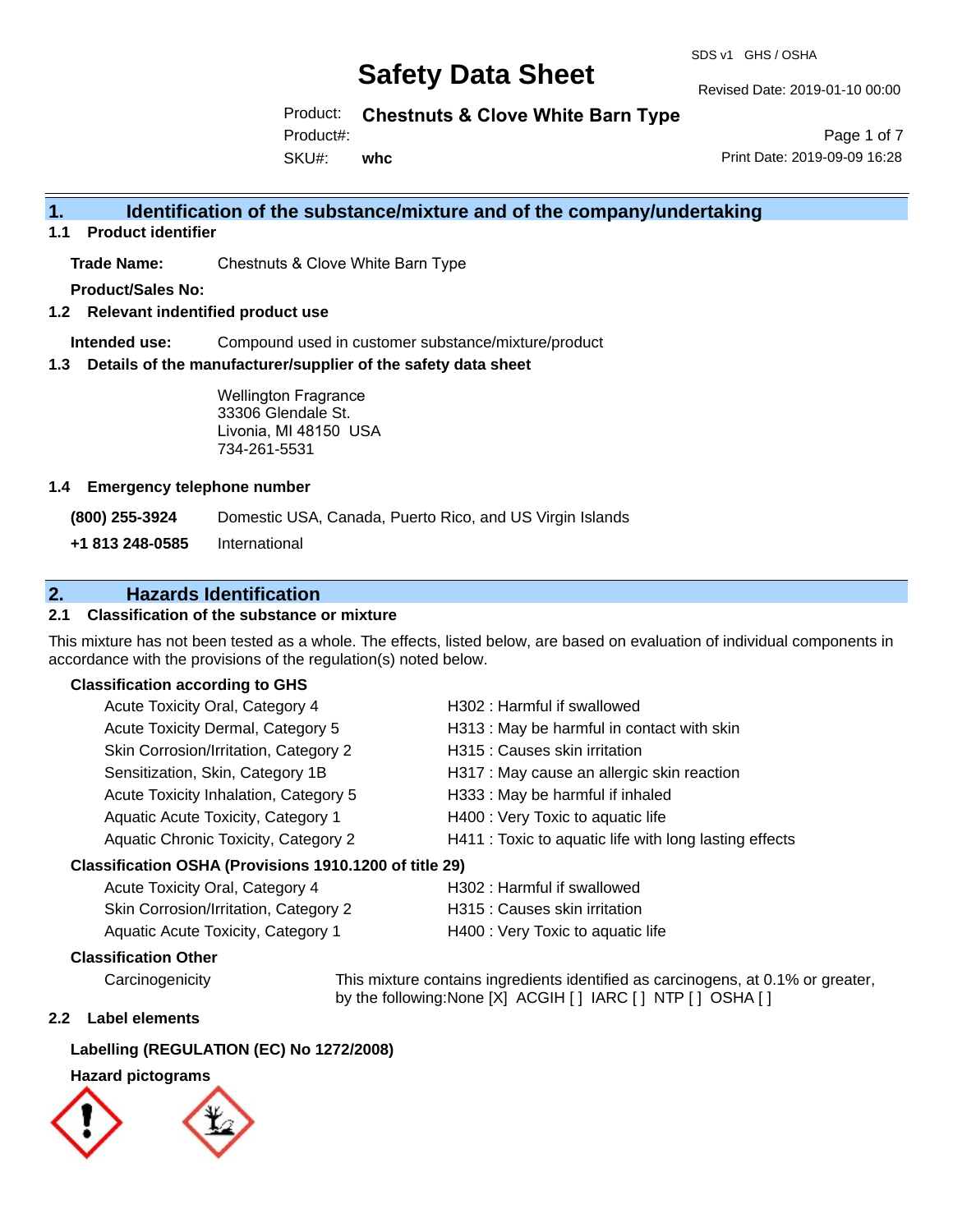#### SDS v1 GHS / OSHA

# **Safety Data Sheet**

Revised Date: 2019-01-10 00:00

Product: **Chestnuts & Clove White Barn Type** 

Product#:

SKU#: **whc**

Page 2 of 7 Print Date: 2019-09-09 16:28

| <b>Signal Word: Warning</b>     |                                                                                          |
|---------------------------------|------------------------------------------------------------------------------------------|
| <b>Hazard statments</b>         |                                                                                          |
| H <sub>302</sub>                | Harmful if swallowed                                                                     |
| H313                            | May be harmful in contact with skin                                                      |
| H <sub>315</sub>                | Causes skin irritation                                                                   |
| H317                            | May cause an allergic skin reaction                                                      |
| H333                            | May be harmful if inhaled                                                                |
| H400                            | Very Toxic to aquatic life                                                               |
| H411                            | Toxic to aquatic life with long lasting effects                                          |
| <b>Precautionary Statements</b> |                                                                                          |
| <b>Prevention:</b>              |                                                                                          |
| P <sub>264</sub>                | Wash hands thoroughly after handling                                                     |
| P <sub>270</sub>                | Do not eat, drink or smoke when using this product                                       |
| P <sub>272</sub>                | Contaminated work clothing should not be allowed out of the workplace                    |
| P <sub>273</sub>                | Avoid release to the environment                                                         |
| <b>Response:</b>                |                                                                                          |
| $P301 + P312 + P330$            | IF SWALLOWED: Call a POISON CENTER or doctor/physician if you feel unwell Rinse<br>mouth |
| $P302 + P352$                   | IF ON SKIN: Wash with soap and water                                                     |
| $P304 + P312$                   | IF INHALED: Call a POISON CENTER or doctor/physician if you feel unwell                  |
| $P333 + P313$                   | If skin irritation or a rash occurs: Get medical advice/attention                        |
| P362                            | Take off contaminated clothing and wash before reuse                                     |
| P363                            | Wash contaminated clothing before reuse                                                  |
| P391                            | <b>Collect Spillage</b>                                                                  |

### **2.3 Other Hazards**

**no data available**

# **3. Composition/Information on Ingredients**

### **3.1 Mixtures**

This product is a complex mixture of ingredients, which contains among others the following substance(s), presenting a health or environmental hazard within the meaning of the UN Globally Harmonized System of Classification and Labeling of Chemicals (GHS):

| CAS#<br>Ingredient | EC#                                     | Conc.<br>Range | <b>GHS Classification</b>    |
|--------------------|-----------------------------------------|----------------|------------------------------|
| 120-51-4           | 204-402-9                               | $70 - 80 %$    | H302; H313; H400; H411       |
| Benzyl Benzoate    |                                         |                |                              |
| 54464-57-2         | 259-174-3                               | $10 - 20 %$    | H315; H317; H400; H410       |
|                    | Tetramethyl Acetyloctahydronaphthalenes |                |                              |
| 125-12-2           | 204-727-6                               | $2 - 5%$       | H227; H316; H401             |
| Isobornyl acetate  |                                         |                |                              |
| $97 - 53 - 0$      | 202-589-1                               | $2 - 5%$       | H303; H316; H317; H319; H401 |
| Eugenol            |                                         |                |                              |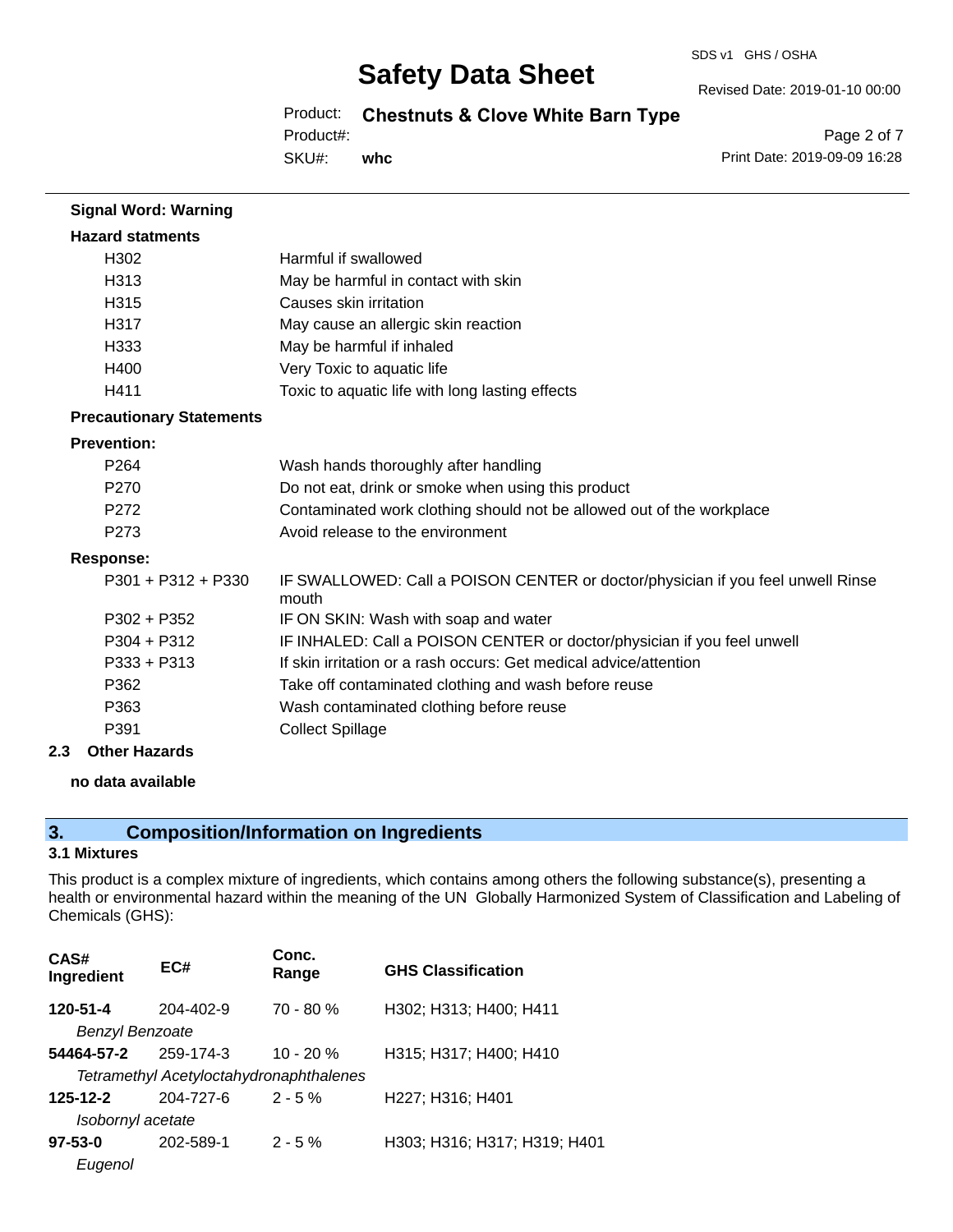SDS v1 GHS / OSHA

Revised Date: 2019-01-10 00:00

# Product: **Chestnuts & Clove White Barn Type**

Product#:

SKU#: **whc**

Page 3 of 7 Print Date: 2019-09-09 16:28

| CAS#<br>Ingredient                              | EC#                                      | Conc.<br>Range                                           | <b>GHS Classification</b>                                                                                     |
|-------------------------------------------------|------------------------------------------|----------------------------------------------------------|---------------------------------------------------------------------------------------------------------------|
| $101 - 39 - 3$                                  | 202-938-8                                | $1 - 2\%$                                                | H303; H317; H401                                                                                              |
|                                                 | alpha-Methylcinnamaldehyde               |                                                          |                                                                                                               |
| 1222-05-5                                       | 214-946-9                                | $1 - 2 \%$                                               | H316; H400; H410                                                                                              |
|                                                 | Hexamethylindanopyran                    |                                                          |                                                                                                               |
| $93 - 53 - 8$                                   | 202-255-5                                | $0.1 - 1.0 \%$                                           | H227; H303; H315; H317; H319; H361;                                                                           |
| Hydratropic aldehyde (2-Phenylpropionaldehyde)? |                                          |                                                          |                                                                                                               |
|                                                 |                                          | See Section 16 for full text of GHS classification codes |                                                                                                               |
|                                                 |                                          |                                                          | See Section 16 for full text of GHS classification codes which where not shown in section 2                   |
|                                                 |                                          |                                                          |                                                                                                               |
| Total Hydrocarbon Content (% $w/w$ ) = 0.00     |                                          |                                                          |                                                                                                               |
|                                                 |                                          |                                                          |                                                                                                               |
| 4.                                              | <b>First Aid Measures</b>                |                                                          |                                                                                                               |
| 4.1                                             | <b>Description of first aid measures</b> |                                                          |                                                                                                               |
| Inhalation:                                     |                                          |                                                          | Remove from exposure site to fresh air and keep at rest.<br>Obtain medical advice.                            |
| <b>Eye Exposure:</b>                            |                                          |                                                          | Flush immediately with water for at least 15 minutes.<br>Contact physician if symptoms persist.               |
| <b>Skin Exposure:</b>                           |                                          |                                                          | Remove contaminated clothes. Wash thoroughly with water (and soap).<br>Contact physician if symptoms persist. |
| Ingestion:                                      |                                          |                                                          | Rinse mouth with water and obtain medical advice.                                                             |

### **4.2 Most important symptoms and effects, both acute and delayed**

| Symptoms: | no data available                        |
|-----------|------------------------------------------|
| Risks:    | Refer to Section 2.2 "Hazard Statements" |

### **4.3 Indication of any immediate medical attention and special treatment needed**

**Treatment:** Refer to Section 2.2 "Response"

| 5.<br><b>Fire-Fighting measures</b><br><b>Extinguishing media</b><br>5.1   |                                                   |
|----------------------------------------------------------------------------|---------------------------------------------------|
| Suitable:                                                                  | Carbon dioxide (CO2), Dry chemical, Foam          |
| Unsuitable<br>Special hazards arising from the substance or mixture<br>5.2 | Do not use a direct water jet on burning material |
| During fire fighting:<br><b>Advice for firefighters</b><br>5.3             | Water may be ineffective                          |
| <b>Further information:</b>                                                | Standard procedure for chemical fires             |

# **6. Calcidental Release Measures**<br>**6.1** Personal precautions, protective equipm

## **6.1 Personal precautions, protective equipment and emergency procedures**

Avoid inhalation and contact with skin and eyes. A self-contained breathing apparatus is recommended in case of a major spill.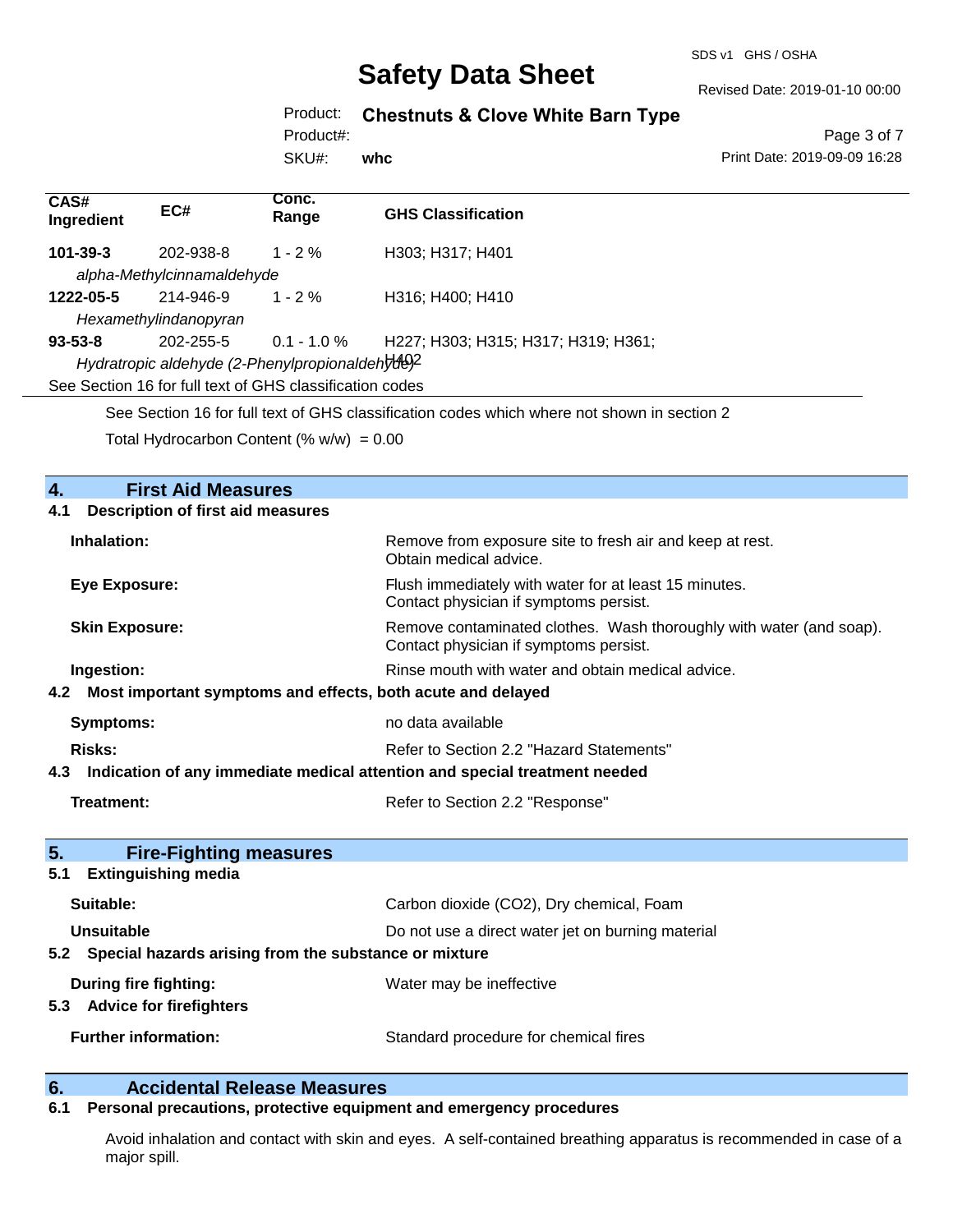### Revised Date: 2019-01-10 00:00

## Product: **Chestnuts & Clove White Barn Type**

Product#:

SKU#: **whc**

Page 4 of 7 Print Date: 2019-09-09 16:28

### **6.2 Environmental precautions**

Keep away from drains, soil, and surface and groundwater.

### **6.3 Methods and materials for containment and cleaning up**

Clean up spillage promptly. Remove ignition sources. Provide adequate ventilation. Avoid excessive inhalation of vapors. Gross spillages should be contained by use of sand or inert powder and disposed of according to the local regulations.

### **6.4 Reference to other sections**

Not Applicable

# **7. Handling and Storage**<br>**7.1** Precautions for safe handling

### **Precautions for safe handling**

Apply according to good manufacturing and industrial hygiene practices with proper ventilation. Do not drink, eat or smoke while handling. Respect good personal hygiene.

### **7.2 Conditions for safe storage, including any incompatibilities**

Store in a cool, dry and ventilated area away from heat sources and protected from light in tightly closed original container. Avoid uncoated metal container. Keep air contact to a minimum.

### **7.3 Specific end uses**

No information available

### **8. Exposure Controls/Personal Protection**

**8.1 Control parameters**

**Exposure Limits:** Contains no substances with occupational exposure limit values.

**Engineering Controls:** Use local exhaust as needed.

### **8.2 Exposure controls - Personal protective equipment**

**Eye protection:** Tightly sealed goggles, face shield, or safety glasses with brow guards and side shields, etc. as may be appropriate for the exposure **Respiratory protection:** Avoid excessive inhalation of concentrated vapors. Apply local ventilation where appropriate.

**Skin protection:** Avoid Skin contact. Use chemically resistant gloves as needed.

### **9. Physical and Chemical Properties**

### **9.1 Information on basic physical and chemical properties**

| Appearance:                | Liquid                            |
|----------------------------|-----------------------------------|
| Odor:                      | <b>Conforms to Standard</b>       |
| Color:                     | Colorless to Greenish Yellow (G3) |
| <b>Viscosity:</b>          | Liquid                            |
| <b>Freezing Point:</b>     | Not determined                    |
| <b>Boiling Point:</b>      | Not determined                    |
| <b>Melting Point:</b>      | Not determined                    |
| <b>Flashpoint (CCCFP):</b> | $>200$ F (93.33 C)                |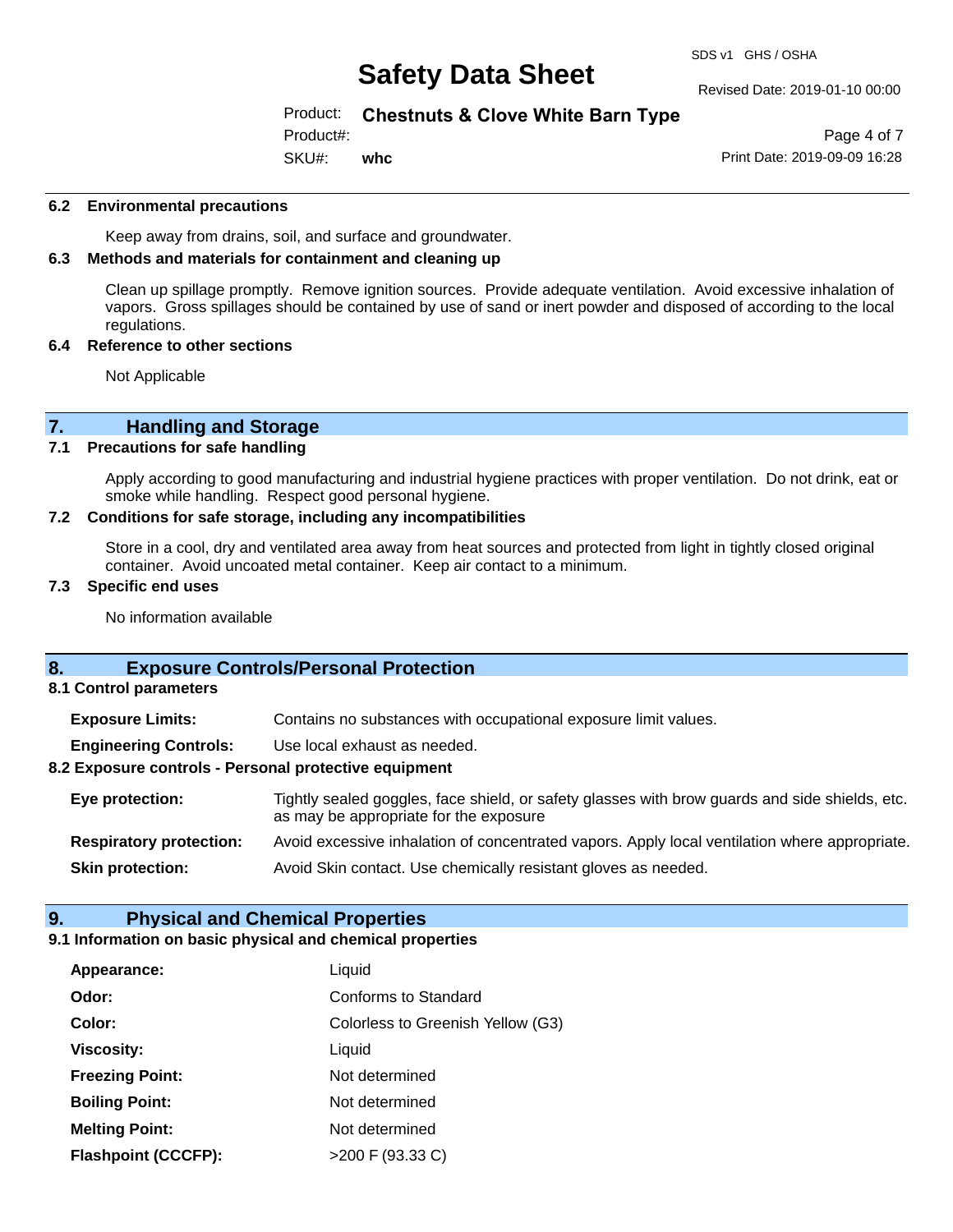#### SDS v1 GHS / OSHA

# **Safety Data Sheet**

## Product: **Chestnuts & Clove White Barn Type**

SKU#: Product#: **whc**

Page 5 of 7 Print Date: 2019-09-09 16:28

Revised Date: 2019-01-10 00:00

| <b>Auto flammability:</b>    | Not determined |
|------------------------------|----------------|
| <b>Explosive Properties:</b> | None Expected  |
| <b>Oxidizing properties:</b> | None Expected  |
| Vapor Pressure (mmHg@20 C):  | 0.0042         |
| %VOC:                        | 0.00           |
| Specific Gravity @ 25 C:     | 1.0840         |
| Density @ 25 C:              | 1.0810         |
| Refractive Index @ 20 C:     | 1.5510         |
| Soluble in:                  | Oil            |

# **10. Stability and Reactivity**

| <b>10.1 Reactivity</b>                  | None                                               |
|-----------------------------------------|----------------------------------------------------|
| <b>10.2 Chemical stability</b>          | Stable                                             |
| 10.3 Possibility of hazardous reactions | None known                                         |
| <b>10.4 Conditions to avoid</b>         | None known                                         |
| 10.5 Incompatible materials             | Strong oxidizing agents, strong acids, and alkalis |
| 10.6 Hazardous decomposition products   | None known                                         |

# **11. Toxicological Information**

## **11.1 Toxicological Effects**

Acute Toxicity Estimates (ATEs) based on the individual Ingredient Toxicity Data utilizing the "Additivity Formula"

| (LD50: 1747.6258) Harmful if swallowed                   |
|----------------------------------------------------------|
| (LD50: 3624.6000) May be harmful in contact with skin    |
| (LD50: 353.8639) May be harmful if inhaled               |
| May be harmful if inhaled                                |
| Not classified - the classification criteria are not met |
| Not classified - the classification criteria are not met |
| May cause an allergic skin reaction                      |
| Not classified - the classification criteria are not met |
| Not classified - the classification criteria are not met |
| Not classified - the classification criteria are not met |
| Not classified - the classification criteria are not met |
| Not classified - the classification criteria are not met |
| Not classified - the classification criteria are not met |
|                                                          |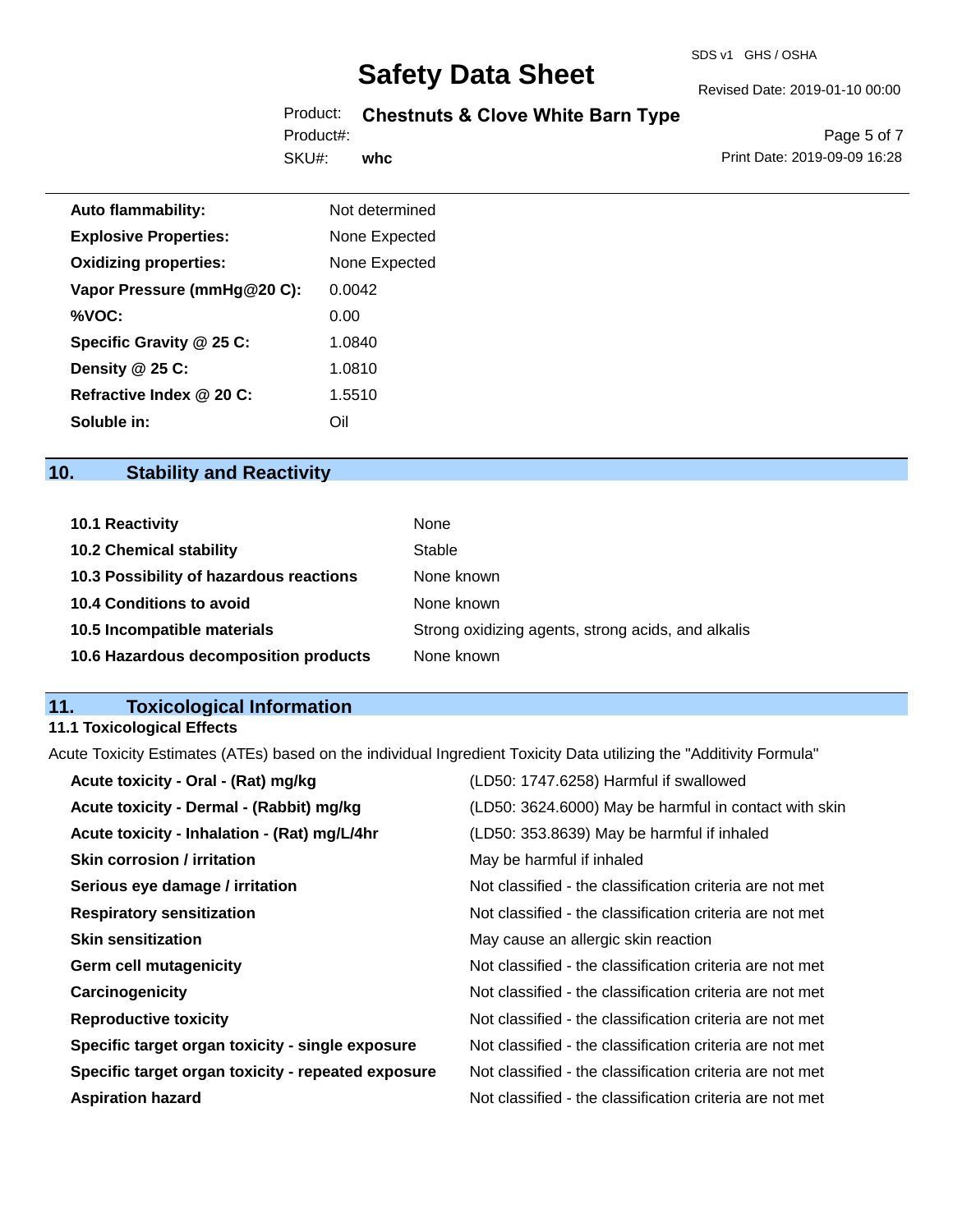SDS v1 GHS / OSHA

Revised Date: 2019-01-10 00:00

Product: **Chestnuts & Clove White Barn Type** 

Product#:

SKU#: **whc**

Page 6 of 7 Print Date: 2019-09-09 16:28

| 12.<br><b>Ecological Information</b>                                                |                            |
|-------------------------------------------------------------------------------------|----------------------------|
| <b>12.1 Toxicity</b>                                                                |                            |
| <b>Acute acquatic toxicity</b>                                                      | Very Toxic to aquatic life |
| Toxic to aquatic life with long lasting effects<br><b>Chronic acquatic toxicity</b> |                            |
| <b>Toxicity Data on soil</b>                                                        | no data available          |
| <b>Toxicity on other organisms</b>                                                  | no data available          |
| 12.2 Persistence and degradability                                                  | no data available          |
| 12.3 Bioaccumulative potential                                                      | no data available          |
| 12.4 Mobility in soil                                                               | no data available          |
| 12.5 Other adverse effects                                                          | no data available          |
|                                                                                     |                            |

## **13. Disposal Conditions**

### **13.1 Waste treatment methods**

Do not allow product to reach sewage systems. Dispose of in accordance with all local and national regulations. Send to a licensed waste management company.The product should not be allowed to enter drains, water courses or the soil. Do not contaminate ponds, waterways or ditches with chemical or used container.

## **14. Transport Information**

| <b>Marine Pollutant</b>                                       | Yes. Ingredient of greatest environmental impact:<br>120-51-4 : (70 - 80 %) : Benzyl Benzoate |                                     |                   |                 |               |
|---------------------------------------------------------------|-----------------------------------------------------------------------------------------------|-------------------------------------|-------------------|-----------------|---------------|
| <b>Regulator</b>                                              |                                                                                               | <b>Class</b>                        | <b>Pack Group</b> | <b>Sub Risk</b> | UN-nr.        |
| U.S. DOT (Non-Bulk)                                           |                                                                                               | Not Regulated - Not Dangerous Goods |                   |                 |               |
| <b>Chemicals NOI</b>                                          |                                                                                               |                                     |                   |                 |               |
| <b>ADR/RID (International Road/Rail)</b>                      |                                                                                               |                                     |                   |                 |               |
| <b>Environmentally Hazardous</b><br>Substance, Liquid, n.o.s. |                                                                                               | 9                                   | Ш                 |                 | <b>UN3082</b> |
| <b>IATA (Air Cargo)</b>                                       |                                                                                               |                                     |                   |                 |               |
| <b>Environmentally Hazardous</b><br>Substance, Liquid, n.o.s. |                                                                                               | 9                                   | Ш                 |                 | <b>UN3082</b> |
| <b>IMDG (Sea)</b>                                             |                                                                                               |                                     |                   |                 |               |
| <b>Environmentally Hazardous</b><br>Substance, Liquid, n.o.s. |                                                                                               | 9                                   | Ш                 |                 | <b>UN3082</b> |

| <b>Regulatory Information</b><br>15.      |                                                              |  |  |
|-------------------------------------------|--------------------------------------------------------------|--|--|
| <b>U.S. Federal Regulations</b>           |                                                              |  |  |
| <b>TSCA (Toxic Substance Control Act)</b> | All components of the substance/mixture are listed or exempt |  |  |
| 40 CFR(EPCRA, SARA, CERCLA and CAA)       | This product contains NO components of concern.              |  |  |
| <b>U.S. State Regulations</b>             |                                                              |  |  |
|                                           | $\mathbf{A}$ . $\mathbf{A}$ . $\mathbf{A}$                   |  |  |

**California Proposition 65 Warning No Warning required**